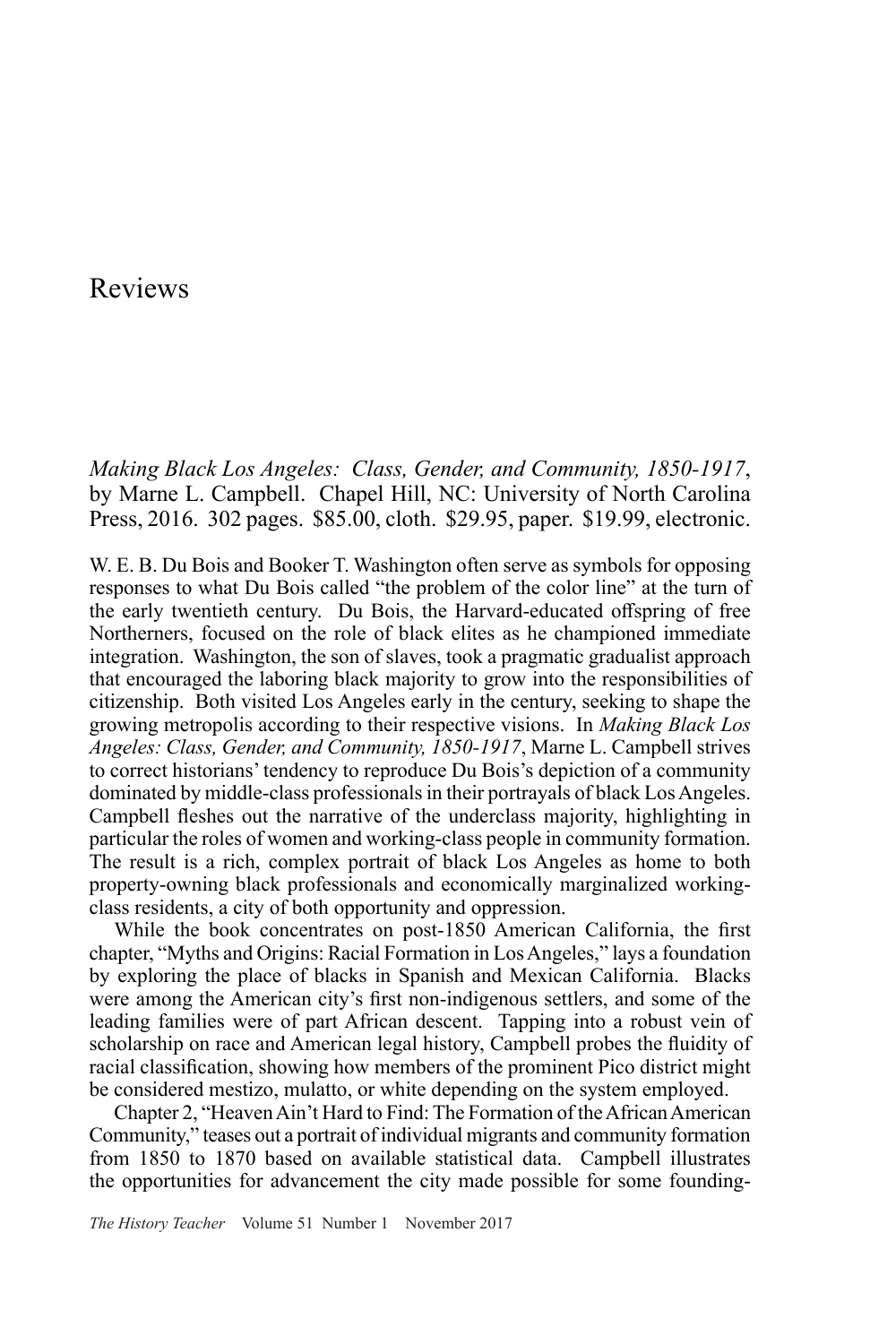generation black figures, including Biddy Mason, an enslaved woman who gained freedom, became a land owner, and used her resources to provide opportunities for the advancement of other blacks.

The bulk of Chapter 3 addresses similar themes of migration, household formation, land acquisition, and labor for the period roughly from 1870 to 1910. It includes an exploration of the development of the city's professional and business class that largely confirms the picture provided by Douglas Flamming and other scholars of black Los Angeles. The chapter's title, "Establishing and Maintaining Institutions," is somewhat misleading, as Campbell addresses the aforementioned professional and business relations, but devotes relatively little attention to black organizations, including clubs and mutual aid societies. Her brief coverage of churches would benefit from additional discussion, as she notes that as "the first institution operated by local African Americans that allowed them complete autonomy," black churches "served as the center of African American life."

The fourth chapter, "The Development of the Underclass," makes the book's most significant contribution. Focusing on so-called "Nigger Alley," Campbell examines the formation of the city's poor black community and the way the Anglo-Protestant elite rhetorically constructed this residential area as a center of crime, disease, and degeneracy. Her discussion of white efforts to establish racial hygiene complements William Deverell's study of the strategies that white officials employed in this era to "ethnically quarantine" Mexican residents.

Chapter 5's role in the book's scheme is a bit puzzling, marking a departure from the structure of earlier chapters. "They Were All Filled with the Holy Ghost!" is essentially a stand-alone narrative of the Azusa Street Revival, frequently seen as the founding of the Pentecostal movement. Campbell's account of the revival largely replicates narratives offered by scholars of Pentecostalism, but she makes the case that "Pentecostalism in Los Angeles [w]as illustrative of the city's multicultural and multiracial characteristics" (p. 11). Though her general narrative addresses the movement's interracial character, this tiny, short-lived revival, rejected by most of the city's black residents, offers just one case study about the formation of Los Angeles's black community, rather than a broad study of black churches in the City of Angels.

Where Chapter 5 zooms in from Los Angeles to the specifics of Azusa Street, Chapter 6 expands outward from Los Angeles to the West in general. "Booker T. Washington Goes West" addresses Washington's visits to the West, beginning with his efforts in Los Angeles—getting the *Los Angeles Times* to provide positive coverage of blacks, increasing black membership in civic organizations, and encouraging black property acquisition. The rest of the chapter addresses his tours of other Western states and his support for Allen Allensworth's quixotic attempt to build an all-black community outside Bakersfield. Undeniably intriguing, these accounts shed little light on black community in Los Angeles in particular, but instead offer insight on the interactions between local, regional, and national movements seeking advancement for all black communities.

While these last two chapters move the spotlight from Los Angeles proper, *Making Black Los Angeles* remains an informative monograph that could make a useful classroom text. A succinct book, *Making Black Los Angeles* dovetails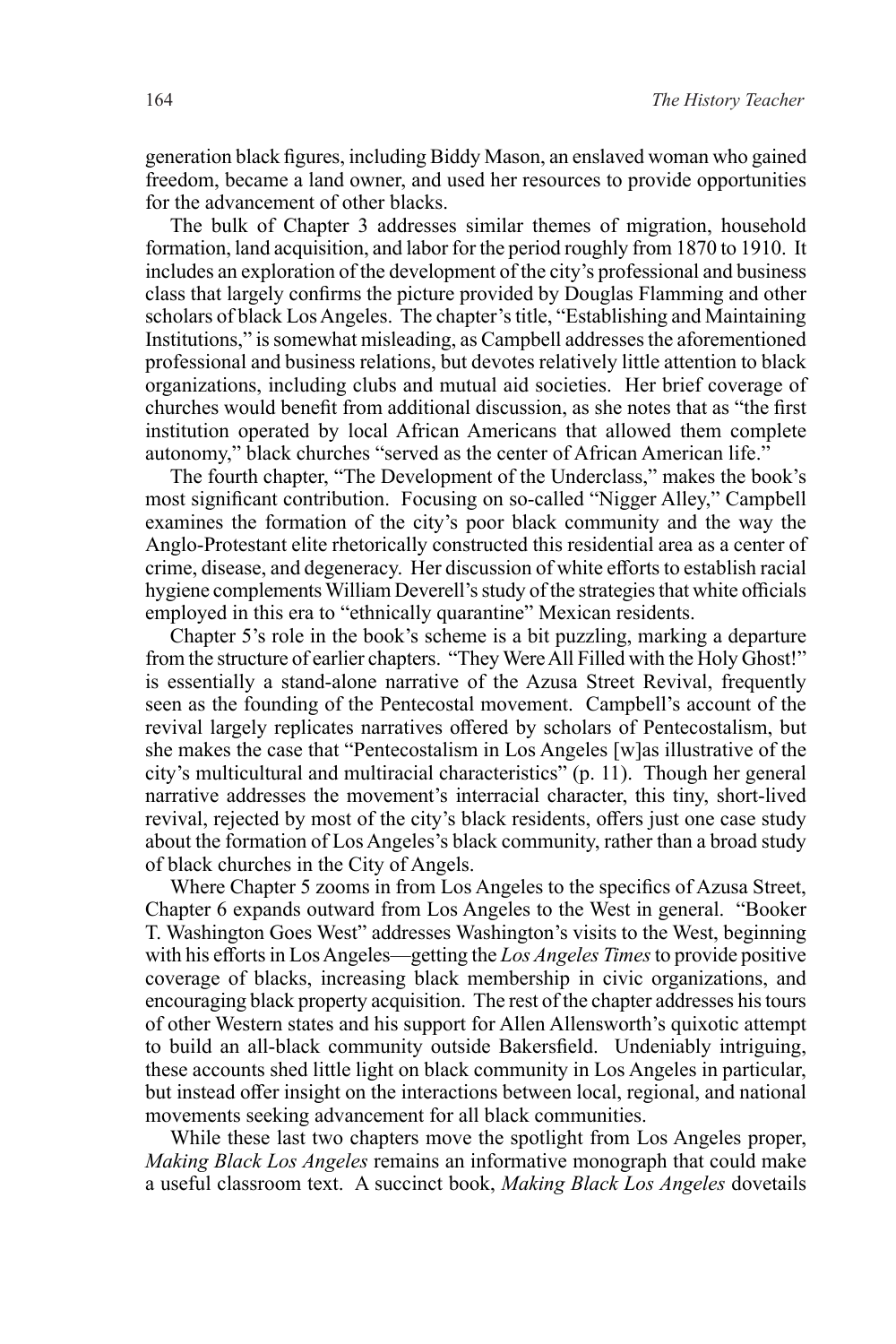with several larger issues that could be a good fit for an American survey course, or courses in African American, urban, or Western history. Campbell utilizes a variety of distinct source types in different chapters, so the book would lend itself well to a discussion of evidence and argument. The book's periodization, beginning with statehood and ending with the U.S. participation in World War I, invites student exploration of historical turning points. Finally, as a study of one urban area, the book prompts comparative questions about how and why location shaped the experiences of black Americans in the early twentieth century.

*California State Polytechnic University, Pomona* David Neumann

*Universities and Their Cities: Urban Higher Education in America*, by Steven J. Diner. Baltimore, MD: Johns Hopkins University Press, 2017. 170 pages. \$44.95, cloth. \$44.95, electronic.

When most Americans imagine a college campus, they envision a secluded, bucolic setting dotted by ivy-covered buildings. And many colleges do fit this archetype. However, as higher education grew in the United States during the late nineteenth and early twentieth centuries, urban universities became more prevalent and served increasing numbers of students. While previous scholars have written institutional histories of these universities, there have been fewer attempts to synthesize and generate an overarching account. Steven J. Diner's *Universities and Their Cities* begins to fill this gap.

Diner's narrative knits accounts together from a diverse set of higher education institutions, while utilizing the robust historiography of urban America to build context around these universities. Overall, the book historicizes the shifting meaning of "urban university" amidst America's anti-urbanism. In doing so, Diner deploys a capacious definition for "urban." In Diner's schema, being classified as an urban university has less to do with the university's location and more to do with its mission. He differentiates between a university in a city and an urban university. The "university in a city" exists within the urban space, but it is not of the space. Conversely, the "urban university" engages the space as an empirical laboratory both to improve the city, and to further the institution's mission of teaching, learning, and research. Rather than viewing these two concepts as a binary, though, it is more useful to think of them on a continuum, especially when viewing institutions over time.

Diner, beginning his account in 1900, investigates several salient issues related to American universities and cities throughout the twentieth century. In the first chapter, he reveals how anti-urbanism undermined the growth of undergraduate education in cities. At the same time, professional schools considered cities as a lab for preparing students for future careers. Diner, in Chapter 2, spotlights the growth and democratization of urban higher education during the Progressive and Depression eras. In particular, the chapter examines how these institutions served working-class and immigrant students during the day and adult students of various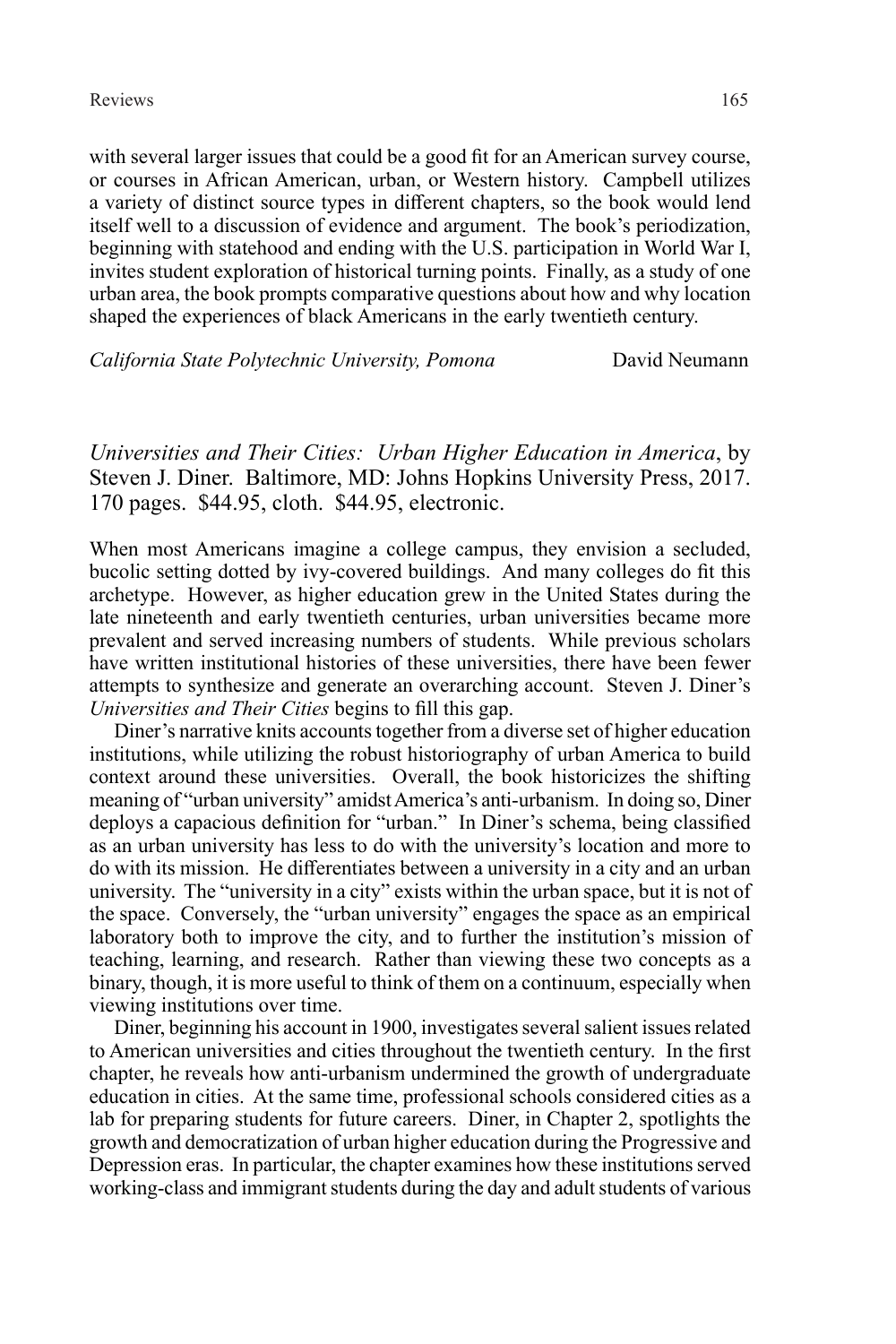backgrounds at night. In Chapter 3, Diner illustrates how higher education's democratization, spearheaded by urban universities in the first half of the century, became the norm for American higher education as a whole in the post-war period. He also highlights how urban universities and colleges became more explicitly involved in serving communities surrounding the university. After focusing on the expansion and democratization of higher education in cities, Diner steers the narrative towards the most significant issue facing post-war cities: the urban crisis.

The second half of the book begins to uncover the relationship between the "urban crisis" and urban universities. In Chapter 4, Diner argues that the urban crisis "focused public attention on the role that universities could play in addressing economic inequality, racism, and the needs of cities and their residents" (p. 90). However, while urban universities attempted to mitigate the effects of the urban crisis, they had "a modest impact on the future of their cities" (p. 110). In the final chapter, the book returns to the paradox of universities in cities. On the one hand, leaders at these schools still try and avoid the negative connotations associated with the "urban university." As revealed by Diner, leaders at these institutions believed—and largely still believe—such an association represents second-class citizenship in the landscape of higher education. On the other hand, universities in cities have embraced the "great assets of their locations" (p. 133).

*Universities and Their Cities* should be added to introductory courses on higher education, urban studies, and public policy. Diner's slim volume provides a good historical foundation for tracing the shifts in higher education and urban spaces in the United States. It could be read for a single class meeting at the beginning of the semester, or read in small chunks throughout the semester. It could also be utilized as a foil for deeper conversations about the relationship between these universities and immigration, the Civil Rights Movement, and the urban crisis to name to few. For instance, Diner's account falls short in explicating the ways in which urban universities created and perpetuated the crisis. This shortcoming can be mitigated by drawing upon texts such as Arnold Hirsch's *Making the Second Ghetto* (1998) or Thomas Sugrue's *The Origins of the Urban Crisis* (2014) and putting them in conversation with Diner's text. Despite this shortcoming, Diner's synthetic yet expansive book deserves inclusion in courses grappling with the role of higher education in American life.

*University of Virginia* Alexander Hyres

*Game Changer: The Technoscientific Revolution in Sports*, by Rayvon Fouché. Baltimore, MD: Johns Hopkins University Press, 2017. 262 pages. \$29.95, cloth. \$29.95, electronic.

The history of sports has been accelerating into maturity. It has conferences, journals, publication series, and numerous textbooks for the popular undergraduate survey courses increasingly entering college curricula. As Rayvon Fouché admirably demonstrates, it is also infiltrating other avenues of scholarly inquiry.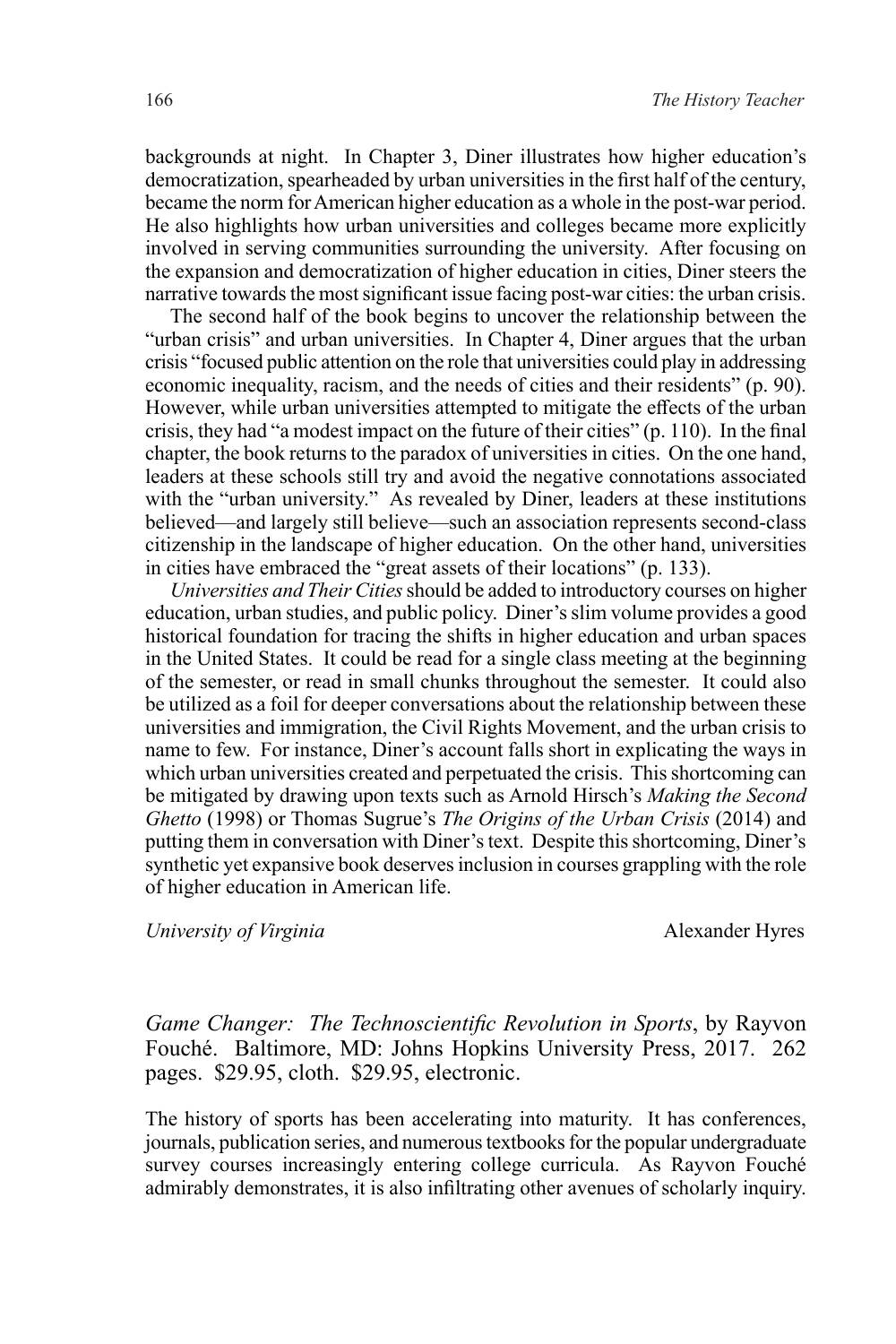His book is a contemporary historical and sociological study of the application of science and technology to athletic equipment, and it makes for fascinating reading.

But it is more than that, for this book is also about the future. Fouché, director of the American Studies program at Purdue University and a former professional cyclist, worries that technoscience—"the inseparable interweaving of science and technology"—will destroy popular narratives about sport as a fair meritocracy (p. 2). Drawing inspiration from Leo Marx on technology and agrarian literature (*The Machine in the Garden* [1964]), Donna Haraway on mechanical visions of the body (*Symians, Cyborgs, and Women* [1991]), and the social history of science typified by Bruno Latour, Fouché offers six case studies illustrating the increased use of technoscience to enhance performance, countering the current focus on illegal drug use.

Fouché divides his book into two parts. In the first, tellingly called "Judging Artifacts," he studies how technology has improved swimmers' ability to slip through water with the least resistance possible; how various types of equipment (including legally redesigned shoes and illegal motors in bicycle frames) helped give science a place in sports; and how Oscar Pistorius tested the limits of physical augmentation with specially designed prostheses. The second half, "Evaluating Bodies," examines the barriers to identifying and catching rule-breakers. He shows how the South African track star Caster Semenya illustrates the scientific and cultural challenges of sex identification; the ineffectiveness of direct drug testing; and the contentious and incomplete development of a "biological passport" by the Union Cycliste Internationale to replace blood tests for performanceenhancing drugs.

Fouché elegantly mixes the obscure with the well-known to forefront issues raised at the intersection of sports and technoscience. Probably the most notorious case he covers is that of cyclist Lance Armstrong, a serial cheater who successfully evaded detection for over a decade. Fouché puts Armstrong into the wider context of public resistance to discrediting athletic heroes, arguing that drug testing does little more than "quell and mollify public concerns about the fairness within sport" (p. 155).

What unites these intriguing and well-presented case studies is the interaction among four groups. Various publics (fans, critics, journalists, etc.) consume sports; governing bodies adjudicate and try to control particular sports; competitors play to win; and technoscientific actors develop and sell equipment to improve performance. It is the last of these which form the main object of this book. Fouché contends that consumers want fair games in which merit determines winners, a desire technoscience undercuts. At what point, he wonders, will consumers become disillusioned by the dominance of technoscientific advances and spurn sports completely?

*Game Changer* offers a fine introduction to complex questions raised by the application of science and technology to athletic competition. Where does the athlete stop and the technology begin? This and a host of other issues should spark debate in upper-division and graduate courses in sociology, ethics, American Studies, and sports history. *Game Changer* also provides an excellent alternative approach to the study of sports. Though he occasionally touches on what might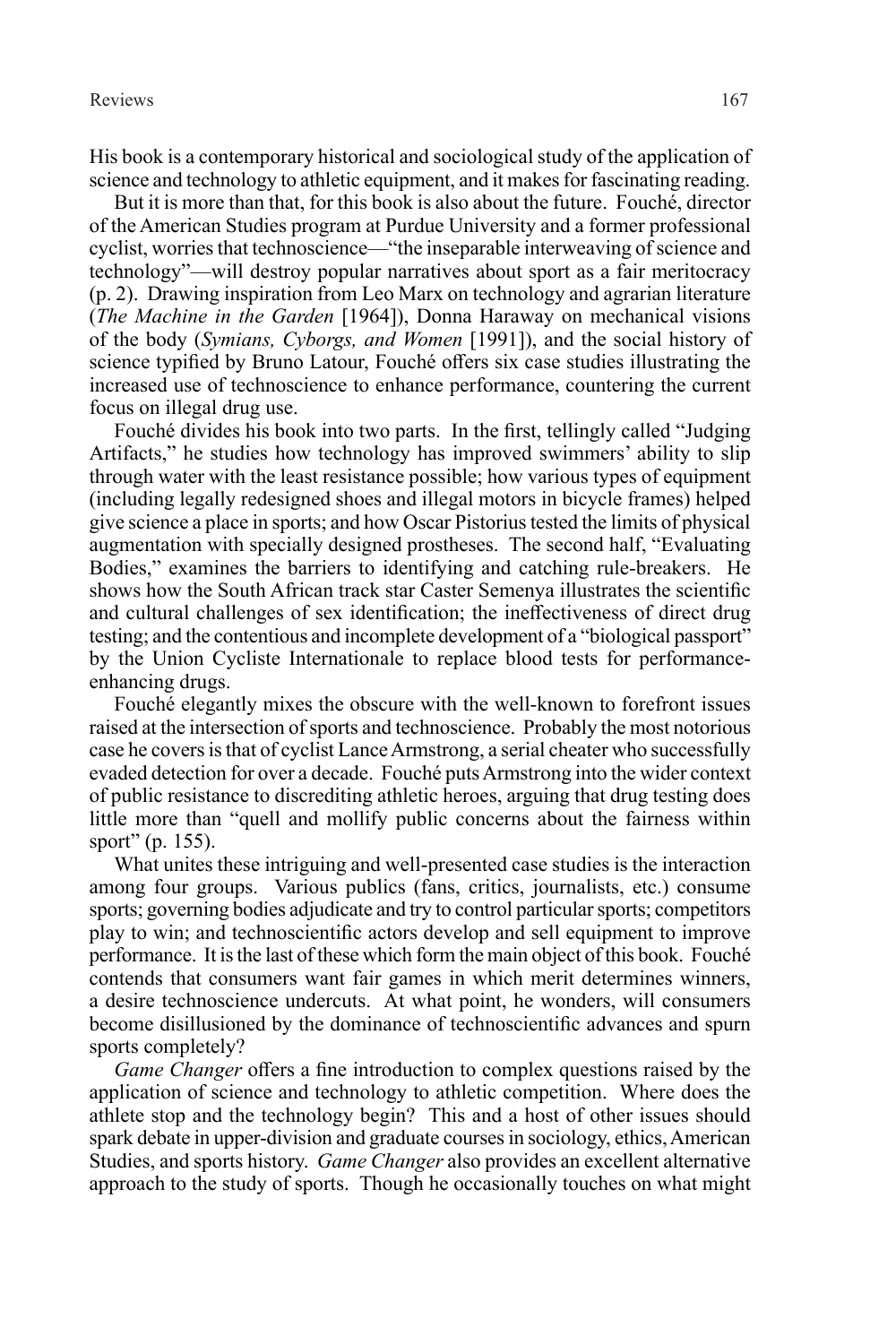be called the major sports—because of their financial clout and cultural power— Fouché brings to light compelling stories about athletic worlds often omitted from the headlines.

This strength could prove something of a weakness, at least for students weaned on the major American sports. There are references to but little of substance about football, basketball, and baseball. Readers looking to understand how technoscience is changing these sports will be disappointed, as will lovers of the growing power and purchase of data analysis. But *Game Changer* resonates beyond the sports he covers, and in that sense, Fouché addresses the future of *all* sport.

*Game Changer* is at heart a morality tale. If those who consume sports lose faith in the dominant narrative, they will stop watching. This could damage the profitability of sports equipment manufacturers and broadcasters, eject competitors from the arena, and undercut the need for governing bodies. Everyone loses. We are at the edge of what Fouché calls "a precipice where the differences between the bodily abilities of athletes in a sporting domain may become so infinitesimal that athletic performance may cease to determine the outcomes of sport competitions" (p. 207). The future will reveal whether or not professional sports fall into this "precipice."

*Iowa State University* Simon Cordery

*Gender and the Great War*, edited by Susan R. Grayzel and Tammy M. Proctor. New York: Oxford University Press, 2017. 286 pages. \$99.00, cloth. \$29.95, paper. \$19.99, electronic.

The centennial of the First World War has brought with it a host of new scholarly work on the war, including *Gender and the Great War*, a collection of twelve original essays, each of which synthesizes the existing scholarship on the gendered nature of a particular aspect of the war. Each essay is transnational in approach and includes suggestions for further research on the subject. Taken as a whole, the essays synthesize scholarship on both feminine and masculine genders in wartime. The final essay provides a brief historiographical overview of the trends in Great War scholarship, placing the more recent focus on gender history into that larger context. An extensive, if selective, bibliography of the scholarship on the war concludes this volume, which is an appropriate one for students in advanced undergraduate and graduate courses on subjects such as gender history, the history of the Great War, and transnational history. Individual essays will also be a valuable resource for instructors wishing to incorporate gendered or transnational perspectives on the war into their courses.

Taken as a whole, the essays effectively demonstrate what the editors refer to in their Introduction as "the absolutely crucial functions of gender in wartime" for both men and women (p. 8). Some of the essays focus primarily on women in the context of the war. Kimberly Jensen's essay, "Gender and Citizenship," for example, delves into the complex ways in which the war affected women's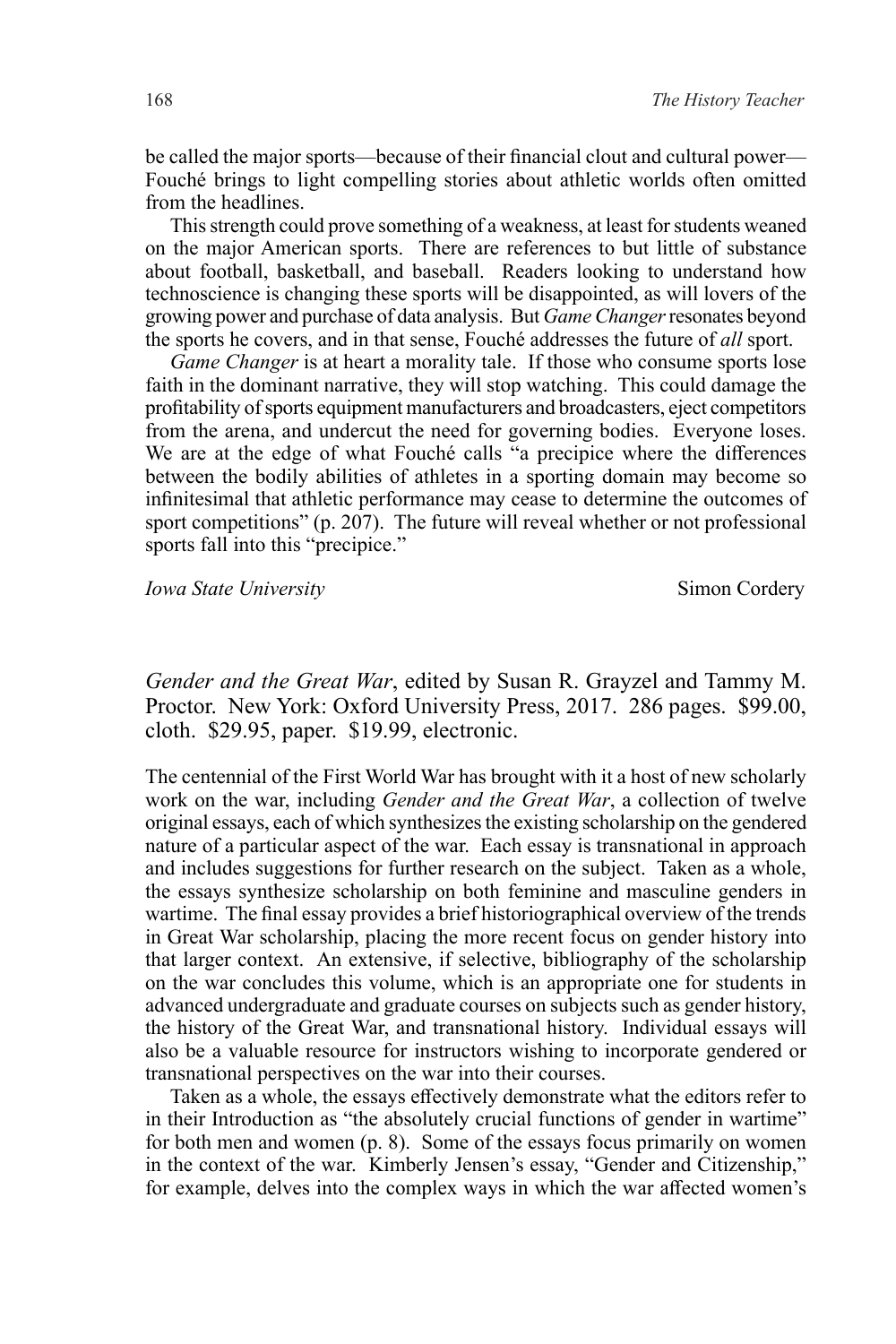voting rights in various nations as well as the citizenship status of women on both sides of the conflict who were married to enemy aliens. In "Gender and Work," Deborah Thom synthesizes the extensive scholarship on women's war work in America and European nations, pointing out the transnational similarities as well as the ways in which women's experiences varied by country. Karen Hunt's "Gender and Everyday Life" focuses on women's struggles to feed their families, primarily in Britain, Germany, and Austria, while Joy Damousi examines the "transnationalism of war grief and loss" (p. 212) for grieving mothers and widows in her essay, "Gender and Mourning." Jovana Knežević's "Gender and Occupation" synthesizes the scholarly literature on the impact of living in occupied nations during the conflict, noting that women, who tended to be overrepresented in occupied populations, also played important symbolic roles as martyrs in wartime propaganda about the occupation. In "Gender and Memory," on the other hand, Karen Petrone focuses on "the centrality of the male in memorialization" of the war in post-war years, regardless of nation (p. 234).

The remaining essays examine both masculine and feminine genders during the war. Editor Susan Grayzel's own contribution, "Gender and Warfare," considers both how the new wartime technologies of airpower and chemical weapons affected definitions of the masculine gender and how women on "the so-called home front" (p. 176) experienced the overt violence of war. Erika Kuhlman's "Gender and Resistance" delves into how gender shaped both the roles women played in opposing the war, including through such transnational organizations as the Women's International League for Peace and Freedom, and the ways in which men resisted the war by refusing the participate in the military effort. In "Gender and Race," Richard Fogarty considers the intersections of gender and race for both men and women in the context of a global war involving multiple empires and continents, while editor Tammy Proctor's "Gender and Age" delves into the impact of age on both male and female experiences of the war. In a wellillustrated chapter, "Gender and Sexuality," Ana Carden-Coyne and Laura Doan examine the issue of sexuality and sexual identity for both men and women in the context of the war. Fitting somewhat less comfortably into this collection of essays which otherwise synthesize existing scholarship from multiple regions, Michelle Moyd's nonetheless fascinating original research essay, "Gender and Violence," focuses on the East African campaign during the Great War. As the editors note in their Introduction to the volume, the gendered nature of the war has been studied far more extensively for European and North American nations than for other areas of the world, which perhaps explains the editorial decision to include Moyd's original research in a collection otherwise focused on synthesizing existing scholarship.

While chapters focusing on the scholarship on gender and imperialism or gender and revolution would have been welcome additions to this excellent volume, overall, *Gender and the Great War* provides a comprehensive and accessible introduction to the transnational scholarship on the gender dynamics of World War I.

*Western Illinois University* Virginia R. Boynton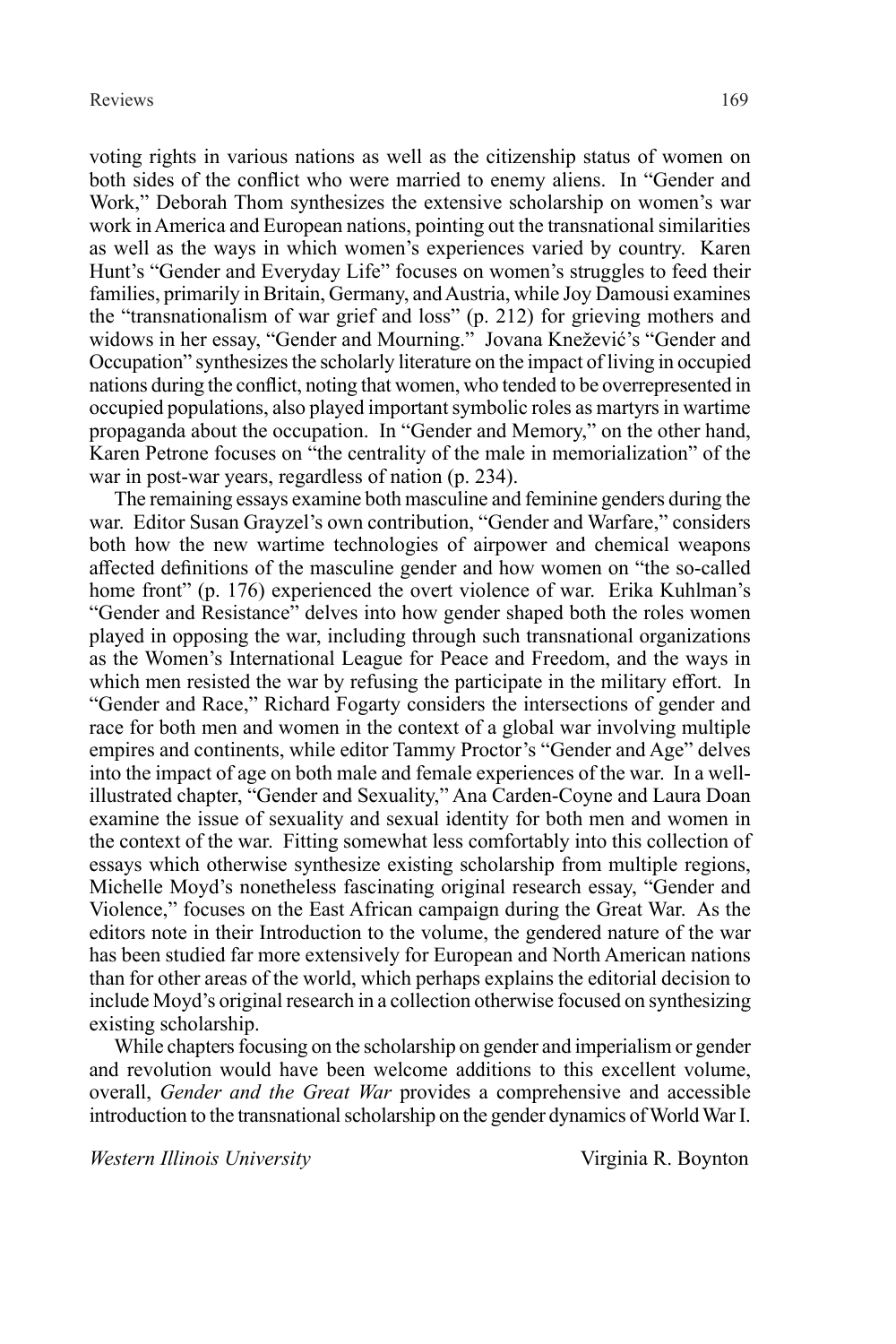*This Vast Southern Empire: Slaveholders at the Helm of American Foreign Policy*, by Matthew Karp. Cambridge, MA: Harvard University Press, 2016. 360 pages. \$29.95, cloth. \$29.95, electronic.

In Matthew Karp's telling, historians have misread elite slaveholders' views about the future of slavery in the antebellum era. Instead of perceiving slaveholders as anxious and defensive about the increased isolation of their "peculiar institution," Karp finds these men to be outward-looking optimists who boldly planned for the expansion of slavery to advance modern civilization. They worked not only to secure and expand slaveholding areas within the United States, but also to encourage other countries within the western hemisphere to retain or embrace the system of slavery. As the book title suggests, these slaveholders advocated—at home and abroad—for building and sustaining "this vast Southern Empire." Initially concerned about rising abolitionism in the 1830s, the slaveholders' confidence grew over the next two decades. More and more, they believed that the "principle of free labor was in retreat, while the tangible facts of racial hierarchy and 'compulsory' toil grew stronger with every hour" (p. 149). Karp's argument about these self-assured slaveholders is persuasive, and one that scholars need to know.

Taking on the existing historiography of slaveholders as adherents of states' rights and small government, Karp argues that elite slaveholders believed that the best way to extend their "Southern Empire" was to use the power they retained within the executive branch in the 1840s and 1850s, including that of the presidency, the army, the navy, and the diplomatic corps. As a result, they supported the modernization and expansion of the military. In doing so, slaveholders could point to many achievements: they succeeded in averting war with abolitionist Great Britain; helped to maintain Cuba as a slaveholding Spanish colony; added Texas as a slave state; and secured a "buffer zone" for slavery in the southwestern territories, which increased the likelihood that the enslaved runaways would be returned via the fugitive slave clause in the U.S. Constitution. They used everything within their power—from diplomacy and treaties with Great Britain to making war against Mexico—to bring these events about.

Having enhanced the nation's military power to maintain and extend slavery, most elite slaveholders were not among the fire-eating secessionists of the 1840s and 1850s. If they had been, Karp contends, they would hardly have supported the military's expansion. They did so because they were in favor of a strong federal government to secure the profitable institution of slavery—both within and outside of the nation. Secession in the 1860s, then, was not about states' rights or an act of desperation in defense of a dying institution. Instead, Karp believes, it was a means by which slaveholders intended to maintain and enhance the Southern empire through international support for systems of compulsory labor. Initially committed to a federal government that had helped to create this empire, these slaveholders seceded only after they understood that President Abraham Lincoln would not support their agenda for slavery in the hemisphere, or permit any compromise to allow for slavery's expansion.

Although they had lost the 1860 election and any hope for the continuation of a hemispheric empire of slavery under Lincoln, these slaveholders felt confident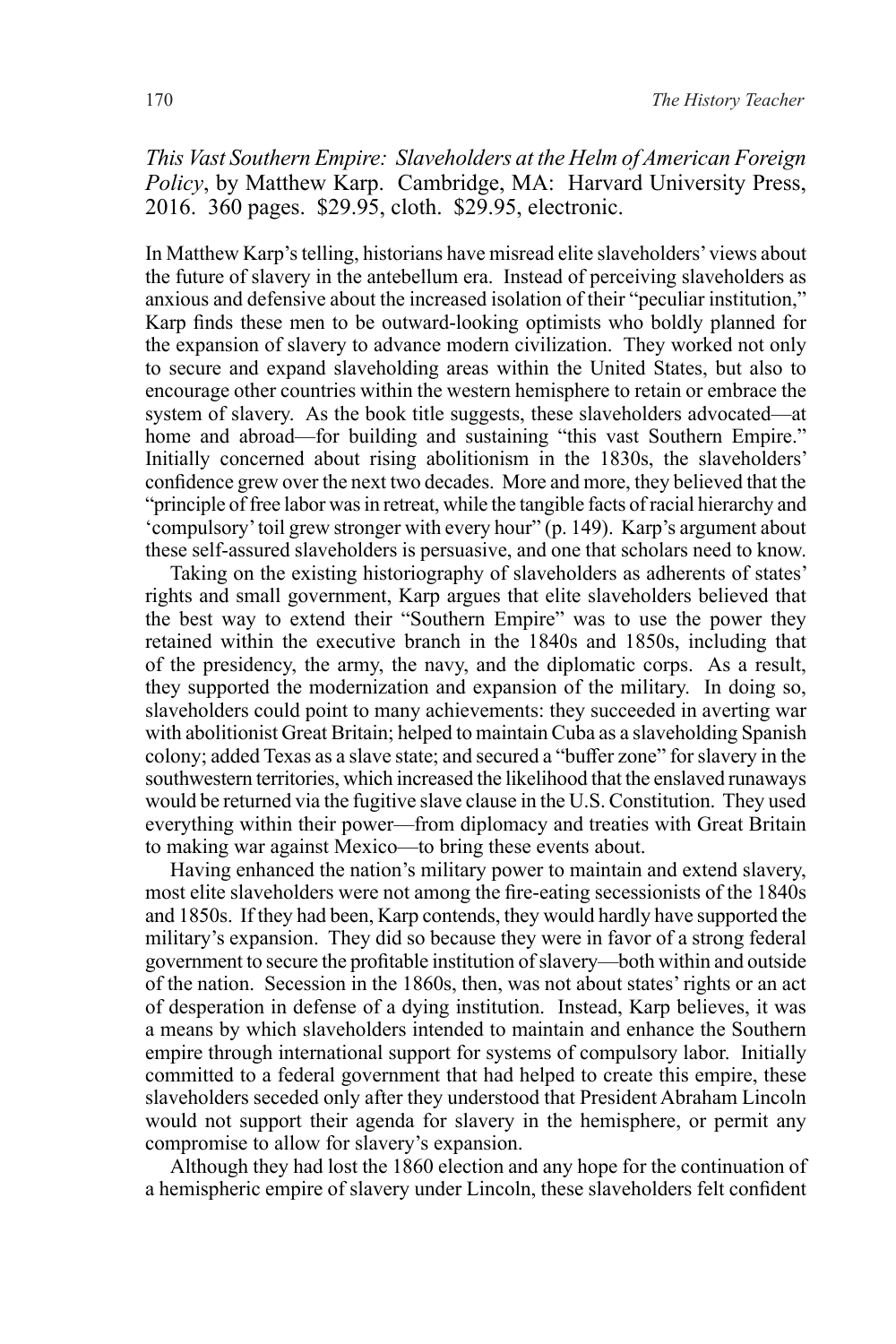of their success within the newly created Confederate States of America. They took comfort in their belief that some European countries had come around to their way of understanding: that the best way to prosper and build civilization was through white supremacy and coerced labor. They pointed to evidence that even Great Britain had begun to use other forms of coerced labor—contract labor from India and "coolies" from Asia—to get their tropical plantations to flourish. Although "pushed out" of power within the United States, Karp finds these slaveholders "pulled into the Confederacy by their ravenous ambition" to spread slavery throughout the hemisphere (p. 233). To some extent, Karp sees their self-confidence as disturbingly accurate, in that variations of their beliefs in white supremacy and compulsory labor outlasted the Confederacy's demise to resurface in the new imperialism of the 1890s.

Karp's writing style is clear, well-organized, and persuasively argued, but at times it is a dense and difficult read, especially when he details the intricacies of political arguments concerning the modernization and expansion of the military as well as myriad diplomatic correspondence and exchanges. As such, this book would work best for a graduate course on slavery, or perhaps a very advanced undergraduate class. It is essential reading for all specialists in the politics of slavery, who will find this book critical in helping them to rethink and reframe their lectures on the antebellum period.

*Morgan State University* Linda C. Noel

*The War That Forged a Nation: Why the Civil War Still Matters*, by James McPherson. New York: Oxford University Press, 2017. 232 pages. \$27.95, cloth. \$14.95, paper.

During the 1960s, sentimentalized celebrations of the American Civil War overlapped with the high-water mark of the Civil Rights Movement. Historians, powerfully affected by the latter, sought new ways to understand the former. They insisted that slavery was the essential catalyst for the war, and emancipation its paramount consequence. They also scuttled "revisionist" interpretations, widely promoted during the 1930s, which lamented the "needless" Civil War. Revisionist ideas, nurtured amid post-World War I disillusionment, tended to see all wars as wastes of lives and treasure. The new mood among historians in the 1960s celebrated the Civil War as a key step forward in the struggle for racial justice.

James M. McPherson was among a "post-revisionist" generation of historians who heralded the war as a "new birth of freedom" and deplored its post-war reversal during Reconstruction. This view has been ascendant in large part because of a full half-century of his influential scholarship, public presence, and sparklingly accessible writing.

Recent events have challenged his generation's view of the Civil War and its consequences. More than a decade and a half after 9/11, the spiral of armed conflict centered in the Islamic world seems relentless and inconclusive. Long military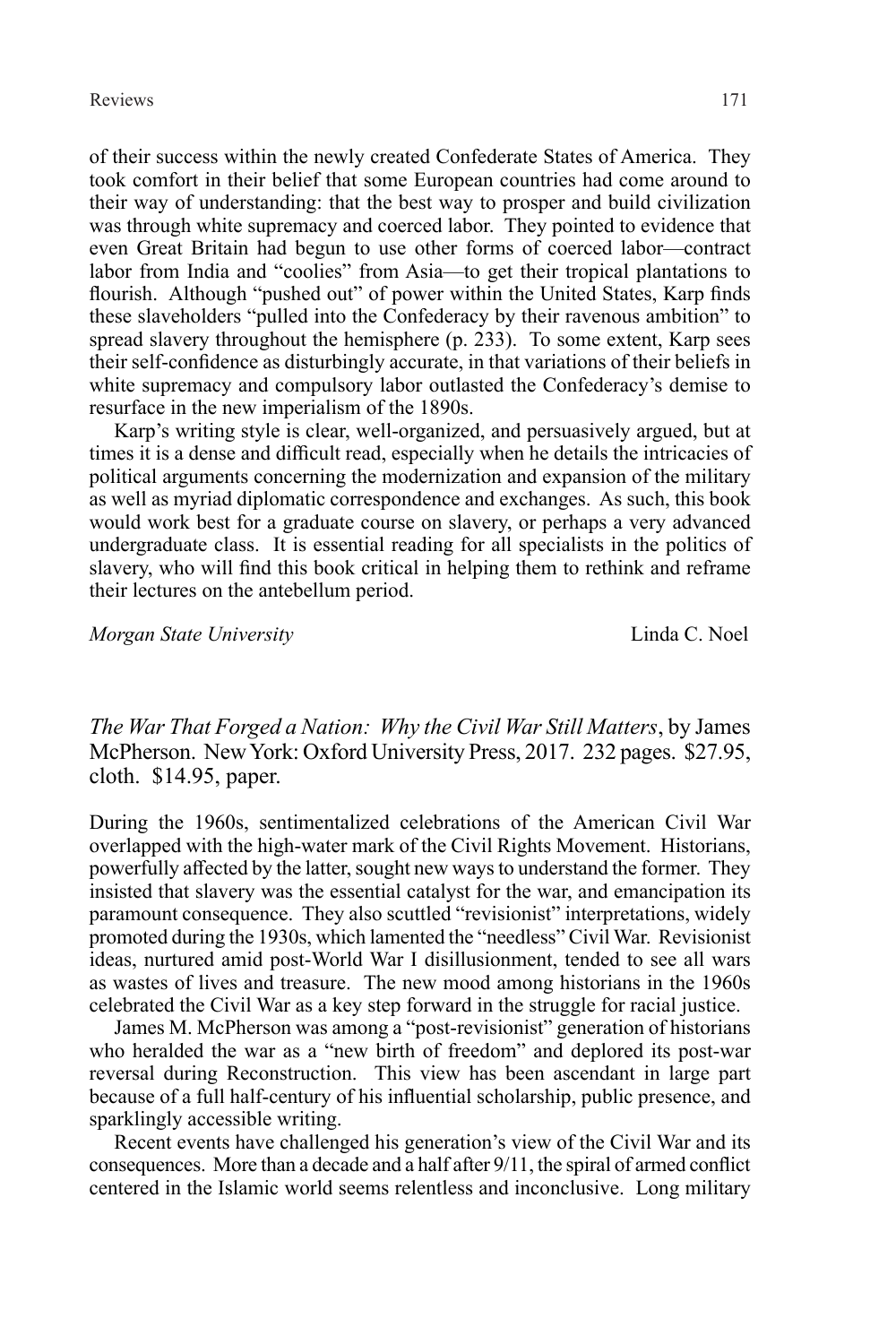occupations have failed to bring stability or security to Iraq and Afghanistan, and brutality and atrocity, especially in Syria, appears to be the new normal. At the same time, despite the election of the first African American U.S. president (who championed Lincoln's legacy), the struggles for equal rights and racial equality appear stalemated. The sesquicentennial of the Civil War brought renewed division, recrimination, and debates about enduring Confederate symbols. Black Lives Matter protests triggered a counter-mobilization across the country, and scapegoating of immigrants, Muslims, and black and Jewish Americans fueled a conservative political resurgence.

McPherson's latest volume, *The War That Forged a Nation*, offers lucid answers to those who might question "why the Civil War still matters." Twelve chronological essays, all but one republished, present his own evolution of thought and scholarship over the past decade, drawing fresh conclusions and responding to groundbreaking recent Civil War scholarship by prominent academic historians such as Mark E. Neely, Jr., Harry Stout, James Oakes, Drew Gilpin Faust, Eric Foner, Gary Gallagher, and David Blight. McPherson does not always agree with these historians, but what the essays make clear is that he has swayed little from his belief that the Civil War's relevance derives from its changed definition of freedom that in turn paved the way for civil rights advancements and ongoing contests over the meaning of liberty in America. In fact, recent challenges by libertarian and anti-government political movements to this legacy make the war even more important, as McPherson argues in his original first chapter, "Why the Civil War Still Matters."

Two chapters are particularly historiographical in nature, and demonstrate McPherson's formidable critical skills. (Not surprisingly, both were published as reviews in *The New York Review of Books*.) "A Just War?" questions Harry Stout's inconsistent conclusions, reminding readers that the war to liberate enslaved people and the "hard war" against Southern society were mutually reinforcing elements of strategy. "Death and Destruction in the Civil War" reminds us that it was the most catastrophic conflict in American history, employing J. David Hacker's projection that the war's death toll was closer to 750,000 to critique Neely's argument that the Civil War was characterized by "remarkable restraint."

Less historiographical but no less interpretive or relevant to today's issues are McPherson's chapters on the Mexican War (which he compares to the Iraq War as a "war of choice" [p. 15]), the naval war, and reconsideration of George B. McClellan, who he concludes was a narcissist with "paranoid tendencies" (p. 145) and whose leadership limited the Army of the Potomac's ability to wage war. This command depiction of "Young Napoleon" contrasts with depictions of Lincoln as a principled and pragmatic wartime leader.

McPherson's insights into Abraham Lincoln appear in several chapters, and suggest how scholarly debates have revised his own earlier conclusions. Having previously engaged in a notable debate with historian Ira Berlin over the role of presidential versus self-emancipation, McPherson posits that Lincoln, Union armies, and the enslaved all played important roles in the wartime liberation, which then became national policy to secure African American freedom. In his final chapter, he emphasizes the role of collective violence in the retreat from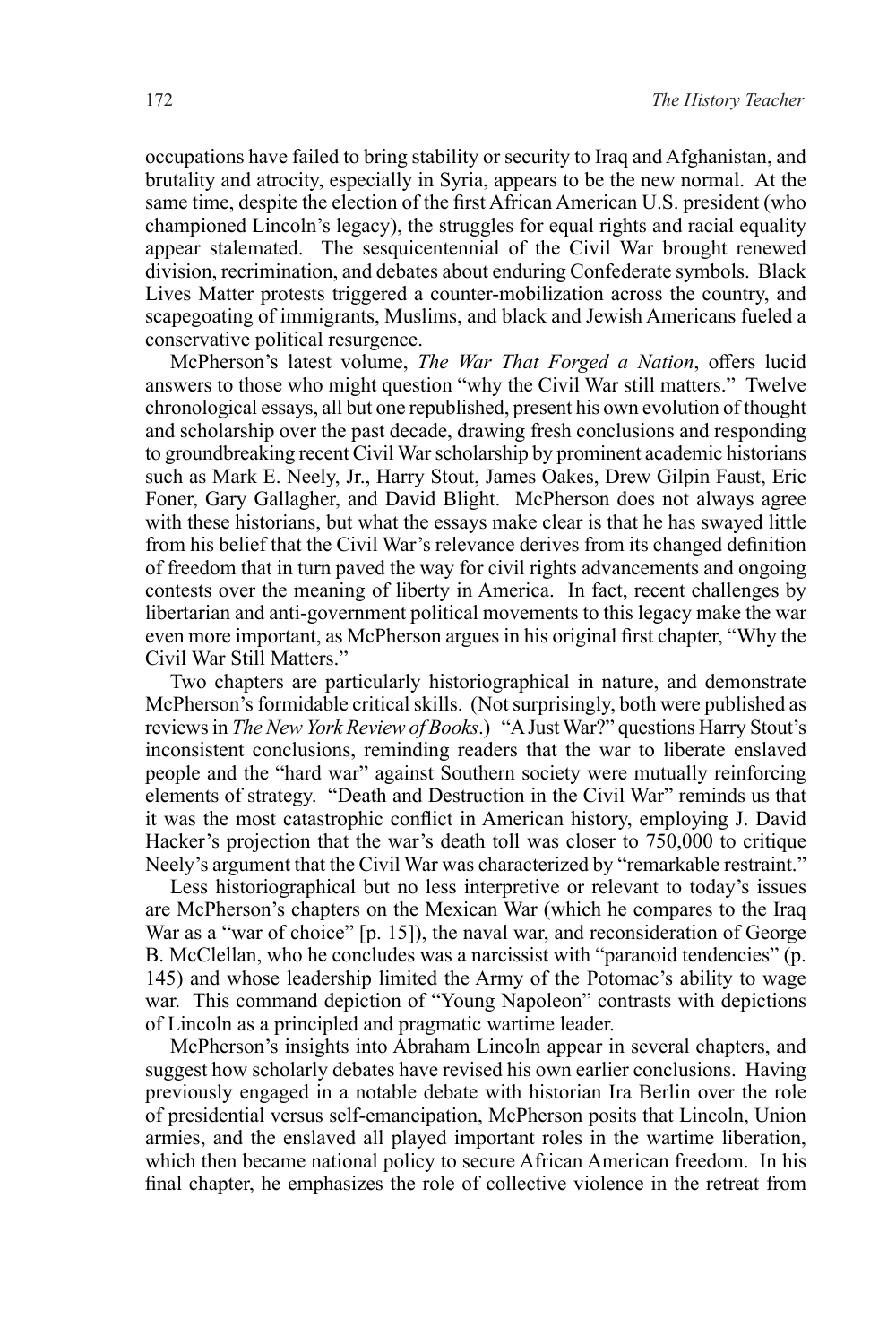Reconstruction, one that conjures the lessons of Vietnam, but more directly assesses the challenges of the ongoing "War on Terror" and entwinement of the ghosts of the Confederacy with recent spates of domestic racial violence. McPherson reminds us that the debates that spurred the Civil War—race, citizenship, region, the place of government—are part of the war's complicated legacy.

More than one prominent historian has referred to James McPherson as a "national treasure." This slim and highly readable volume explains why, and will appeal to students, academics, and popular audiences alike.

*University of Cincinnati* Christopher Phillips

*In the Looking Glass: Mirrors and Identity in Early America*, by Rebecca K. Shrum. Baltimore, MD: Johns Hopkins University Press, 2017. 232 pages. \$54.95 cloth. \$54.95 electronic.

Rebecca K. Shrum has written an original, interdisciplinary book about the shapes, exchange, ownership, and varied cultural uses of mirrors between the seventeenth and nineteenth centuries in America. Working at the intersection of material culture studies, economic and cultural history, Shrum draws on museum collections, archeological evidence, trade records, probate inventories, and archival research in private papers to present a multi-faceted, multicultural study of early Americans' first encounters with and expanding use of mirrors. While some of the book's claims are more fully supported than others, *In the Looking Glass: Mirrors and Identity in Early America* is consistently intriguing.

Most impressively, *In the Looking Glass* adopts a multicultural and at times intersectional approach, juxtaposing and comparing the ownership and uses of mirrors among European Americans, African Americans, and Native Americans in early America. When her archival evidence fails her (as it does most notably in relation to African Americans' use of mirrors), Shrum fills in the gaps with comparative, transnational studies of West and West-Central Africans' centuriesold desire to harness "the power of the sacred with reflective materials" (p. 137). Her exhaustive documentation of Native Americans' wide ownership and interest in mirrors from the earliest periods of contact, based primarily on the rich extant records of British and French fur traders, is particularly eye-opening. Drawing on the private papers of nineteenth-century Euro-Americans, including Abraham Lincoln, Shrum also uncovers a lingering (pre-modern) reliance on mirrors for magical divination, particularly among the Civil War generation. Her evidence of the resurgence of this older form of mirror use among battle-scarred, traumatized nineteenth-century white men suggests the breakdown of their faith in rationality along with their customary gendered and racial narratives, and demands further study and psychological analysis.

Moving between cultures and over three centuries, *In the Looking Glass* places the history of mirror use within the context of cultural theories of identity and race/gender construction. Arguing that Euro-Americans employed mirrors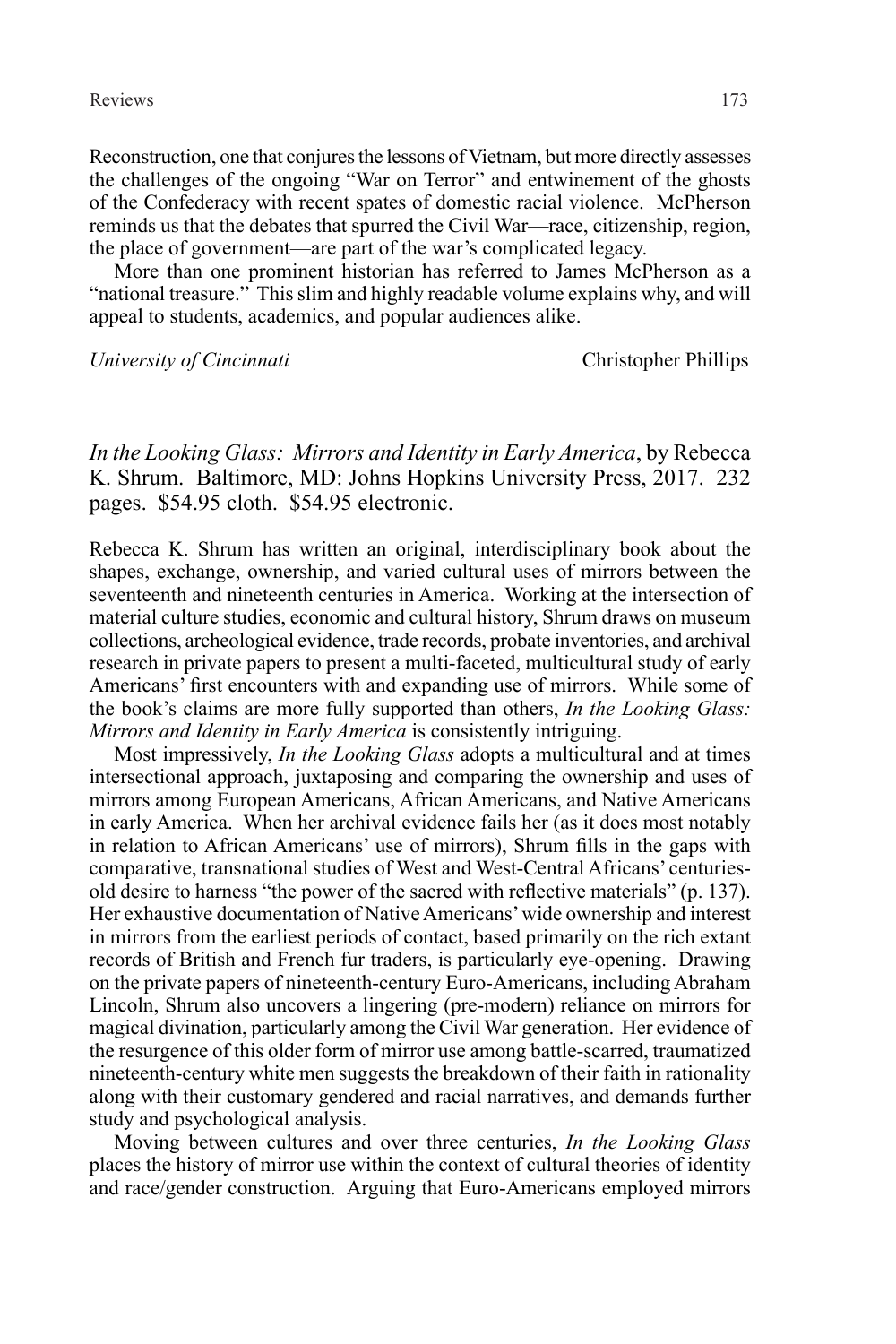to cast "themselves in the role of the 'rational,' individual self while assigning the role of 'primitive,' communal, and collective selves to people of African and Native descent," Shrum views this "as part of their larger project of constructing and solidifying 'whiteness'" (p. 9). Yet she also posits that "the process by which the mirror shed its magical and ritual meanings to become a rational tool for increasing self-understanding was contingent and uneven" among all three cultures, and notes (as have many historians of other cultural objects and practices) that mirrors illustrate "how supposedly 'modern' and 'premodern' impulses could be joined in the same object and flourish there together for centuries" (p. 9). In an all too fleeting Epilogue, the book promises an impending cultural inversion at the end of the nineteenth century, as "white women, Native Americans, and African Americans claimed ownership of and the right to determine the meaning of mirrors" for themselves, challenging white men's long control of the looking glass as "an important material object through which they believed that they displayed their mastery over the world and in which they could see the inferiority of those they desired to subjugate" (p. 164). If "American gender and racial hierarchies" did not topple immediately, Shrum concludes considerably more optimistically than her limited evidence justifies, subordinate groups would soon assert "the right to define their own identities for themselves" as they claimed their mirrored selves (p. 164).

This brief volume, meticulously footnoted, generously illustrated, and beautifully produced by the Johns Hopkins University Press, could certainly be adopted in advanced undergraduate and graduate courses. It might well teach history majors and graduate students the value of daring to ask questions for which there are no easy or complete answers, and of painstakingly piecing together fragmentary evidence from a wide range of archival, archaeological, and material collections. Shrum's intelligent use of cultural theory and interdisciplinary perspectives might also serve as a model for advanced history students. Teachers of lower-division college and high school history courses probably will not want to assign the book, but could introduce some of Shrum's interpretations to their students. The 150 freshmen and sophomores in my General Education survey of American History were fascinated (and saddened) by Shrum's analysis of women internalizing the "male gaze" (p. 80) and African Americans judging themselves harshly through the "white gaze" (p. 132) as they first glimpsed their mirrored selves. Perhaps some of my students recognized their own reflections in this mirror?

*San Diego State University* Eve Kornfeld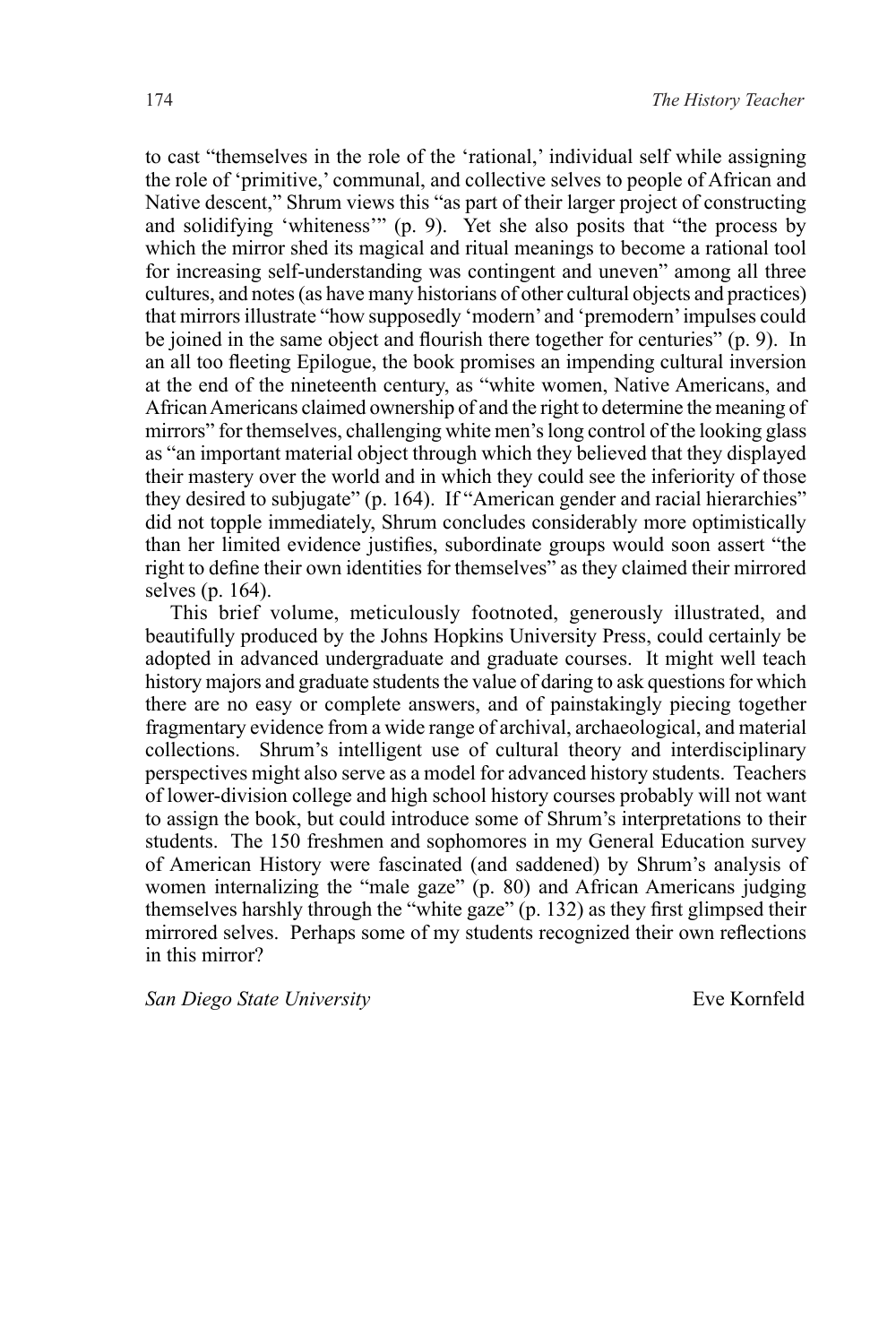**Statement of Ownership, Management, and Circulation UNITED STATES**  $\overline{C}$ 

| 1. Publication Title                                                                                                                                                                                                                                                                                                                                                                                                                                                                                                                                                                 |   |                |   | 2. Publication Number                  |   |   |        | 3. Filing Date                                        |
|--------------------------------------------------------------------------------------------------------------------------------------------------------------------------------------------------------------------------------------------------------------------------------------------------------------------------------------------------------------------------------------------------------------------------------------------------------------------------------------------------------------------------------------------------------------------------------------|---|----------------|---|----------------------------------------|---|---|--------|-------------------------------------------------------|
| The History Teacher                                                                                                                                                                                                                                                                                                                                                                                                                                                                                                                                                                  |   |                |   |                                        |   |   |        |                                                       |
|                                                                                                                                                                                                                                                                                                                                                                                                                                                                                                                                                                                      | 0 | 0              | 1 | 8                                      | 2 | 7 | 5<br>4 | 1 Oct 2017                                            |
| 4. Issue Frequency                                                                                                                                                                                                                                                                                                                                                                                                                                                                                                                                                                   |   |                |   | 5. Number of Issues Published Annually |   |   |        | 6. Annual Subscription Price                          |
| Ouarterly                                                                                                                                                                                                                                                                                                                                                                                                                                                                                                                                                                            |   | $\overline{4}$ |   |                                        |   |   |        | US: \$38 indv; \$65 inst<br>Int: \$55 indv; \$85 inst |
| 7. Complete Mailing Address of Known Office of Publication (Not printer) (Street, city, county, state, and ZIP+4 <sup>®</sup> )                                                                                                                                                                                                                                                                                                                                                                                                                                                      |   |                |   |                                        |   |   |        | Contact Person                                        |
| Society for History Education, Inc., CSULB,                                                                                                                                                                                                                                                                                                                                                                                                                                                                                                                                          |   |                |   |                                        |   |   |        | Elisa Herrera                                         |
| 1250 Bellflower Blvd., Long Beach, L.A. Co., CA                                                                                                                                                                                                                                                                                                                                                                                                                                                                                                                                      |   |                |   | 90840-1601                             |   |   |        | Telephone (Include area code)<br>562-985-2573         |
| 8. Complete Mailing Address of Headquarters or General Business Office of Publisher (Not printer)                                                                                                                                                                                                                                                                                                                                                                                                                                                                                    |   |                |   |                                        |   |   |        |                                                       |
| Society for History Education, Inc., CSULB,                                                                                                                                                                                                                                                                                                                                                                                                                                                                                                                                          |   |                |   |                                        |   |   |        |                                                       |
| 1250 Bellflower Blvd., Long Beach, CA 90840-1601                                                                                                                                                                                                                                                                                                                                                                                                                                                                                                                                     |   |                |   |                                        |   |   |        |                                                       |
| 9. Full Names and Complete Mailing Addresses of Publisher, Editor, and Managing Editor (Do not leave blank)                                                                                                                                                                                                                                                                                                                                                                                                                                                                          |   |                |   |                                        |   |   |        |                                                       |
| Publisher (Name and complete mailing address)                                                                                                                                                                                                                                                                                                                                                                                                                                                                                                                                        |   |                |   |                                        |   |   |        |                                                       |
| Tim Keirn, President                                                                                                                                                                                                                                                                                                                                                                                                                                                                                                                                                                 |   |                |   |                                        |   |   |        |                                                       |
| Society for History Education, Inc., CSULB,                                                                                                                                                                                                                                                                                                                                                                                                                                                                                                                                          |   |                |   |                                        |   |   |        |                                                       |
| 1250 Bellflower Blvd., Long Beach, CA                                                                                                                                                                                                                                                                                                                                                                                                                                                                                                                                                |   | 90840-1601     |   |                                        |   |   |        |                                                       |
| Editor (Name and complete mailing address)<br>Jane Dabel                                                                                                                                                                                                                                                                                                                                                                                                                                                                                                                             |   |                |   |                                        |   |   |        |                                                       |
| Society for History Education, Inc., CSULB,                                                                                                                                                                                                                                                                                                                                                                                                                                                                                                                                          |   |                |   |                                        |   |   |        |                                                       |
| 1250 Bellflower Blvd., Long Beach, CA                                                                                                                                                                                                                                                                                                                                                                                                                                                                                                                                                |   | 90840-1601     |   |                                        |   |   |        |                                                       |
| Managing Editor (Name and complete mailing address)<br>Elisa Herrera                                                                                                                                                                                                                                                                                                                                                                                                                                                                                                                 |   |                |   |                                        |   |   |        |                                                       |
| Society for History Education, Inc., CSULB,                                                                                                                                                                                                                                                                                                                                                                                                                                                                                                                                          |   |                |   |                                        |   |   |        |                                                       |
| 1250 Bellflower Blvd., Long Beach, CA 90840-1601                                                                                                                                                                                                                                                                                                                                                                                                                                                                                                                                     |   |                |   |                                        |   |   |        |                                                       |
| 10. Owner (Do not leave blank. If the publication is owned by a corporation, give the name and address of the corporation immediately followed by the<br>names and addresses of all stockholders owning or holding 1 percent or more of the total amount of stock. If not owned by a corporation, give the<br>names and addresses of the individual owners. If owned by a partnership or other unincorporated firm, give its name and address as well as those of<br>each individual owner. If the publication is published by a nonprofit organization, give its name and address.) |   |                |   |                                        |   |   |        |                                                       |
| <b>Full Name</b>                                                                                                                                                                                                                                                                                                                                                                                                                                                                                                                                                                     |   |                |   |                                        |   |   |        |                                                       |
|                                                                                                                                                                                                                                                                                                                                                                                                                                                                                                                                                                                      |   |                |   | <b>Complete Mailing Address</b>        |   |   |        |                                                       |
| Society for History Education, Inc.                                                                                                                                                                                                                                                                                                                                                                                                                                                                                                                                                  |   |                |   |                                        |   |   |        | Society for History Education, Inc.                   |
| (Nonprofit organization, recognized                                                                                                                                                                                                                                                                                                                                                                                                                                                                                                                                                  |   | CSULB          |   |                                        |   |   |        |                                                       |
| by the State of California, Oct. 26,                                                                                                                                                                                                                                                                                                                                                                                                                                                                                                                                                 |   |                |   | 1250 Bellflower Blvd.                  |   |   |        |                                                       |
| 1973.                                                                                                                                                                                                                                                                                                                                                                                                                                                                                                                                                                                |   |                |   | Long Beach, CA                         |   |   |        | 90840-1601                                            |
|                                                                                                                                                                                                                                                                                                                                                                                                                                                                                                                                                                                      |   |                |   |                                        |   |   |        |                                                       |
| 11. Known Bondholders, Mortgagees, and Other Security Holders Owning or Holding 1 Percent or More of Total Amount of Bonds, Mortgages, or<br>Other Securities. If none, check box                                                                                                                                                                                                                                                                                                                                                                                                    |   |                |   | $\blacktriangleright \boxtimes$ None   |   |   |        |                                                       |
| <b>Full Name</b>                                                                                                                                                                                                                                                                                                                                                                                                                                                                                                                                                                     |   |                |   | <b>Complete Mailing Address</b>        |   |   |        |                                                       |
|                                                                                                                                                                                                                                                                                                                                                                                                                                                                                                                                                                                      |   |                |   |                                        |   |   |        |                                                       |
|                                                                                                                                                                                                                                                                                                                                                                                                                                                                                                                                                                                      |   |                |   |                                        |   |   |        |                                                       |

12.  Tax Status *(For completion by nonprofit organizations authorized to mail at nonprofit rates) (Check one)*

The purpose, function, and nonprofit status of this organization and the exempt status for federal income tax purposes:

□ Has Not Changed During Preceding 12 Months

Has Changed During Preceding 12 Months *(Publisher must submit explanation of change with this statement)*

PS Form **3526,** July 2014 *[Page 1 of 4 (see instructions page 4)]* PSN: 7530-01-000-9931 **PRIVACY NOTICE:** See our privacy policy on *www.usps.com.*